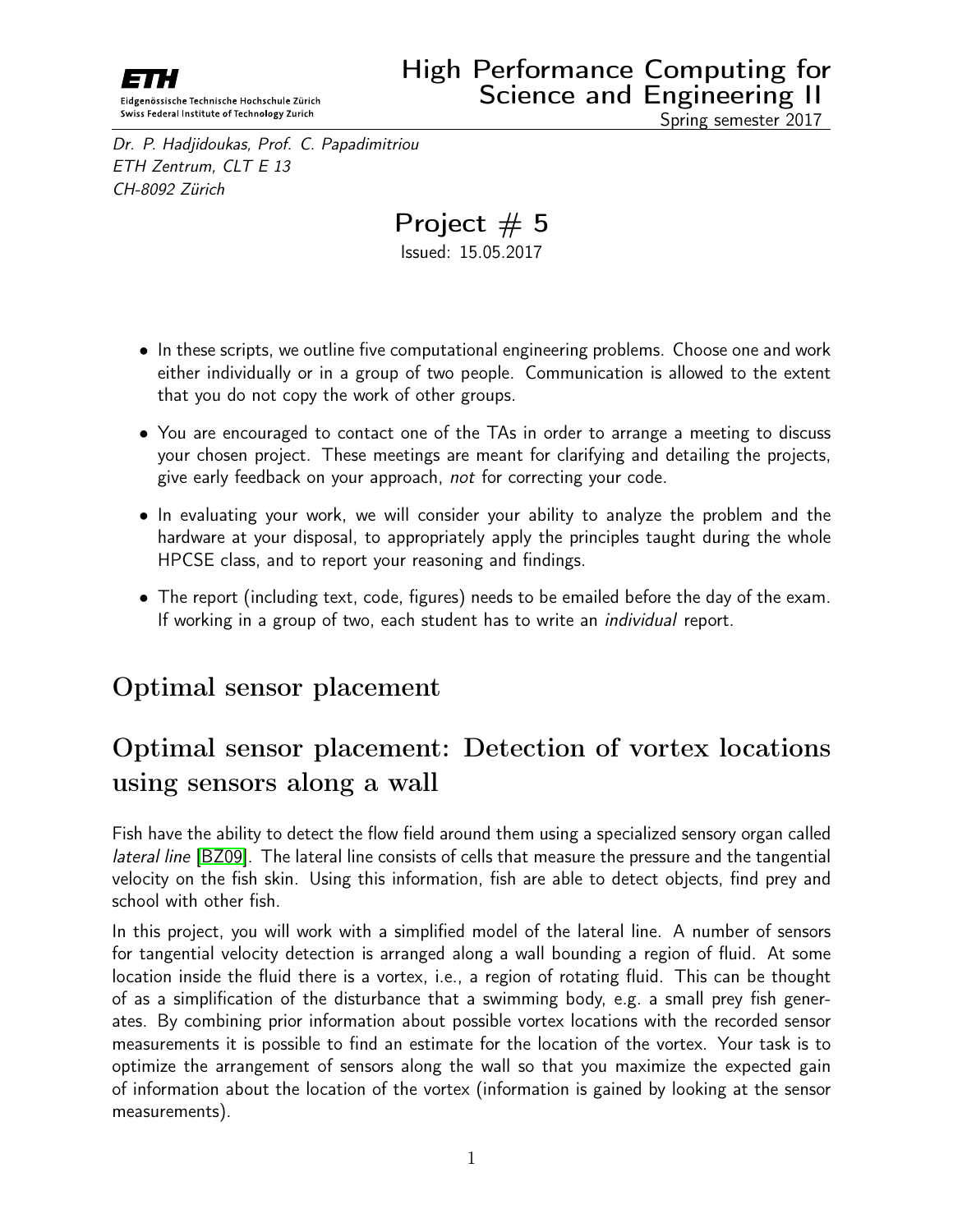#### Setting

The flow model is the following. We use a two-dimensional setting. Along the x-axis, there is an infinitely long straight wall. The region above the wall is filled with incompressible, inviscid fluid. The vortex has strength  $\Gamma$  and coordinates  $(x_v, y_v)$  and is located somewhere inside the box  $[x_l,x_u]\times[y_l,y_u]$ . There are  $M$  equispaced sensors on the wall, where the first one has coordinates  $(x_s, 0)$  and the distance between sensors is h. See Figure [1](#page-1-0) for an illustration.



<span id="page-1-0"></span>Figure 1: The problem setting with three sensors along the wall

In an incompressible inviscid fluid (potential flow model), the time-stationary flow induced by a point vortex at  $(0, 0)$  is radially symmetric and in polar coordinates given by

$$
u(r,\alpha) = \begin{pmatrix} 0 \\ \frac{\Gamma}{2\pi r} \end{pmatrix},\,
$$

i.e., no velocity in radial direction and velocity  $u_{\mathsf{cr}}=\frac{\Gamma}{2\pi}$  $\frac{1}{2\pi r}$  in cross-radial direction (tangential to a circle around the origin).

Now let the vortex have Cartesian coordinates  $(x_v, y_v)$ . A sensor at  $(x_s, 0)$  measures only the velocity tangential to the wall. Let  $\alpha$  denote the angle between the shortest line from the vortex to the wall and a line connecting vortex and sensor, as detailed in Figure [2.](#page-2-0) Then the value recorded by the sensor is

$$
z = u_{\rm cr} \cos(\alpha) = \frac{\Gamma}{2\pi r} \frac{y_v}{r} = \frac{\Gamma y_v}{2\pi ((x_s - x_v)^2 + y_v^2)}.
$$

For the *i*th sensor with coordinates  $(x_s + (i - 1)h, 0)$ ,  $i = 1, ..., M$  the recorded value is

<span id="page-1-1"></span>
$$
u_i = \frac{\Gamma y_v}{2\pi((x_s + (i-1)h - x_v)^2 + y_v^2)}.
$$
\n(1)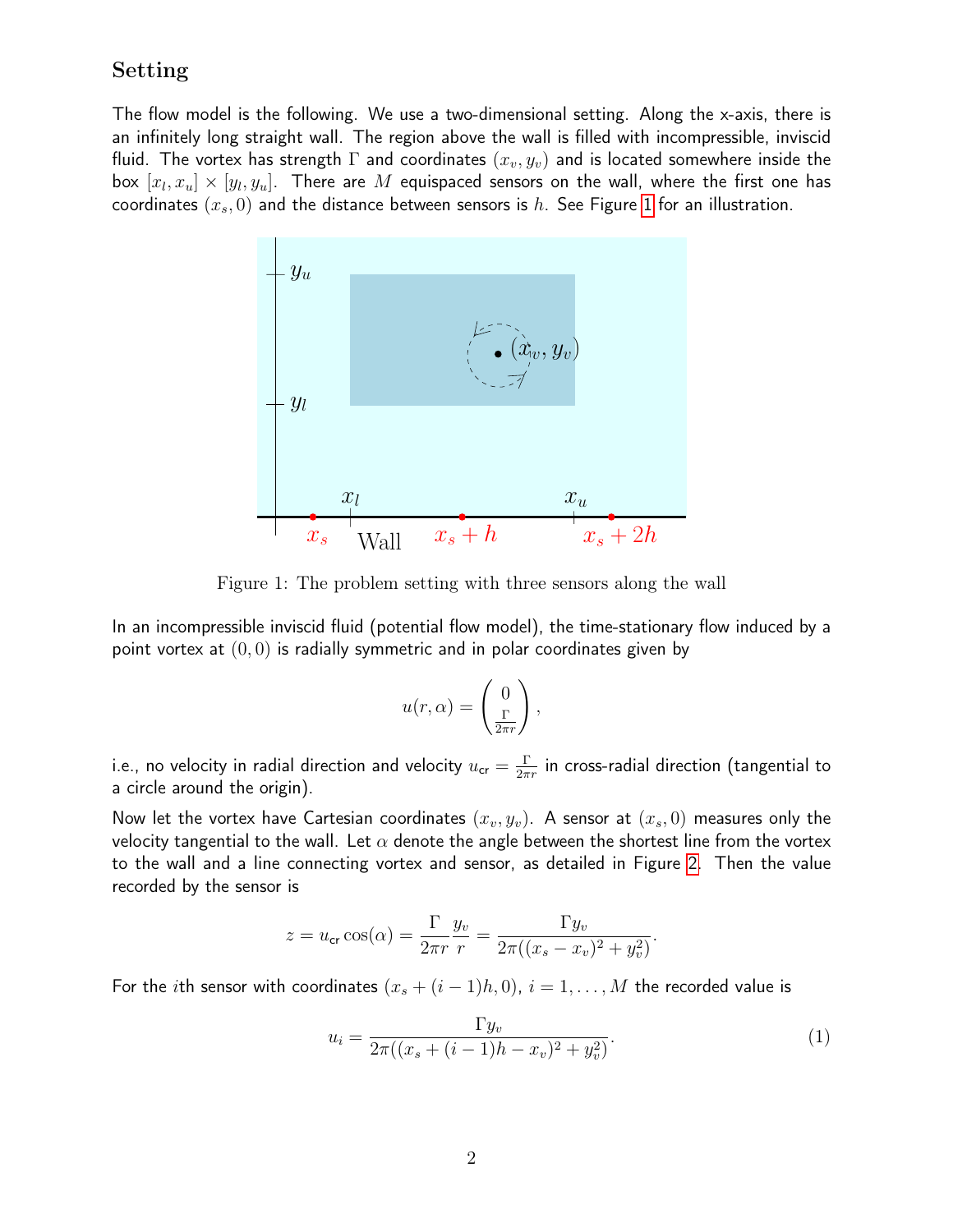

<span id="page-2-0"></span>Figure 2: Measuring tangential velocity along the wall

#### Method description

Optimal sensor placement belongs to the broad topic of Bayesian experimental design. Because conducting experiments (as well as simulations) is expensive and time-consuming<sup>[1](#page-0-0)</sup>, the goal is to optimize the experimental conditions beforehand so that the usefulness of the experiment (i.e., the information gained by the experimental results) is maximized.

The aim of this project is to place a number of sensors in an optimal way on a wall in order to gain the most information possible about the location of a nearby disturbance. The method is detailed below. We will use the Nested Sampling technique by Huan and Marzouk [\[HM13\]](#page-5-1).

Setting. We will look at the following quantities:

- We only consider the case of evenly spaced sensors; therefore the sensor locations are uniquely described by the position of the first sensor along the wall and the spacing between sensors. Define the design parameters  $d = \left(x_s, h\right)$  describing the sensor locations along the wall.
- The quantity that we want to infer is the location of the vortex inside the fluid. Define the uncertain parameters of interest  $\theta = (x_v, y_v)$  consisting of the coordinates of the vortex.
- Let M be the number of sensors. The sensors record the tangential velocity along the wall. Denote the measurements with  $y \in \mathbb{R}^M$ . We will take into account measurement error.

Let  $g(\theta; d)$  denote the tangential velocity at sensor locations defined by d for a flow generated by a vortex located at location  $\theta$ , i.e.

$$
g(\theta; d) = (u_i(\theta, d))_{i=1,\dots,M}
$$

<sup>&</sup>lt;sup>1</sup>In this project, the model is given by an analytical expression  $(1)$  that is cheap to evaluate. However, this is a simplified model for vortex-induced flow and might be replaced by a more expensive and more accurate one, e.g. by a two-dimensional fluid solver.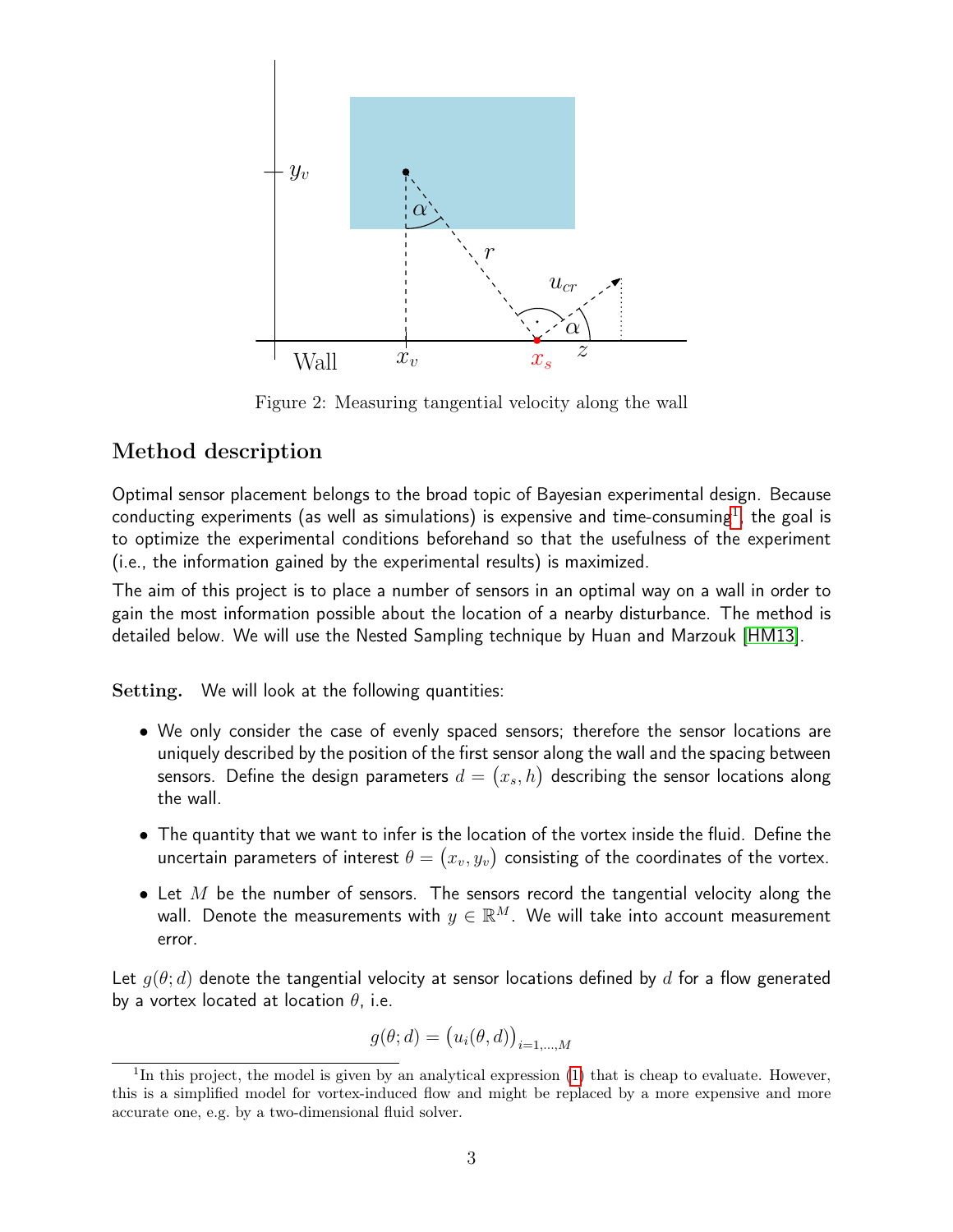with  $u_i$  as in Equation [\(1\)](#page-1-1). We assume that the sensor measurements are corrupted by jointly Gaussian noise with zero mean and covariance matrix  $\Sigma$ . This yields the model

<span id="page-3-0"></span>
$$
y = g(\theta; d) + \epsilon, \qquad \epsilon \sim \mathcal{N}(0, \Sigma). \tag{2}
$$

It follows that  $y|\theta, d \sim \mathcal{N}(g(\theta; d), \Sigma)$ . Assume we have a prior distribution  $p(\theta)$  for the vortex location. Then the posterior for  $\theta$  is given by

$$
p(\theta|y, d) = \frac{p(y|\theta, d)p(\theta|d)}{p(y|d)}
$$
  
= 
$$
\frac{p(\theta)}{p(y|d)} (2\pi)^{-\frac{M}{2}} \det(\Sigma)^{-1} \exp\left(-\frac{1}{2} (y - g(\theta; d))^T \Sigma^{-1} (y - g(\theta; d))\right).
$$

Objective function: Expected information gain. Now we will derive the objective function for optimal experimental design, i.e. the function that must be maximized in order to obtain the best sensor arrangement. We follow the approach detailed in [\[HM13\]](#page-5-1).

First, we define the Kullback-Leibler divergence

$$
D_{KL}(p||q) = \int p(x) \log \left(\frac{p(x)}{q(x)}\right) dx.
$$

This expression is a measure of the difference between two probability distributions  $p$  and  $q$ . The Kullback-Leibler divergence between prior and posterior distribution  $D_{KL}\big(p(\theta|y,d) \| p(\theta)\big)$ measures how much the inclusion of measurements y changes the distribution of  $\theta$ , i.e. how much information we gain by performing the experiment under conditions d with outcome y. Because we cannot know the outcome of the experiment before we perform it, we define the expected information gain by

$$
U(d) = \int D_{KL}(p(\theta|y, d) \| p(\theta)) p(y|d) dy
$$
  
= 
$$
\int \int \log \left( \frac{p(\theta|y, d)}{p(\theta)} \right) p(\theta|y, d) p(y|d) d\theta dy.
$$

(This is the standard Bayesian way of dealing with unknown quantities: just integrate them out.) Using Bayes' theorem, we can rewrite the expected information gain into

$$
U(d) = \int \int \left( \log p(y|\theta, d) - \log p(y|d) \right) p(y|\theta, d) p(\theta) d\theta dy.
$$

The optimal design  $d^*$  is now given by

$$
d^* = \arg\min_d U(d).
$$

Numerical Approximation: Nested sampling. The function  $U(d)$  cannot be computed analytically. We approximate it numerically using Monte Carlo integration:

$$
U(d) \approx \frac{1}{n} \sum_{i=1}^{n} \left( \log p(y^{(i)} | \theta^{(i)}, d) - \log p(y^{(i)} | d) \right),
$$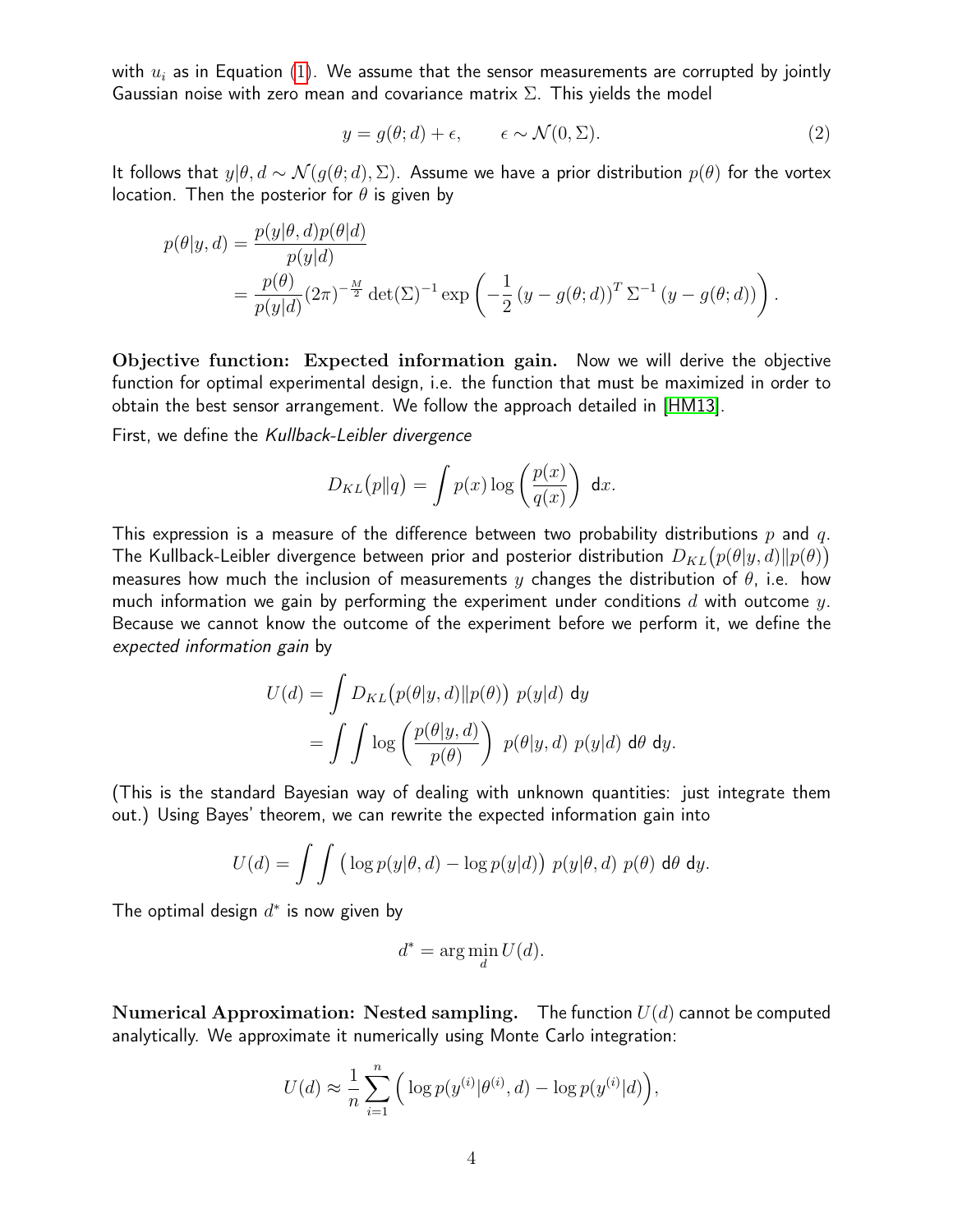where  $n$  denotes the number of samples,  $\theta^{(i)}$  are samples from the prior  $p(\theta)$  and  $y^{(i)}$  are samples from the likelihood  $p(y|\theta=\theta^{(i)},d)$ . The evidence  $p(y^{(i)}|d)$  must be computed by yet another Monte Carlo integration:

$$
p(y^{(i)}|d) = \int p(y^{(i)}, \theta|d) d\theta
$$
  
= 
$$
\int p(y^{(i)}|\theta, d)p(\theta) d\theta
$$
  

$$
\approx \frac{1}{m} \sum_{j=1}^{m} p(y^{(i)}|\theta^{(i,j)}, d),
$$

where  $\theta^{(i,j)}$  are again samples from the prior  $p(\theta).$ 

In principle, we would need to draw  $n + nm$  samples from  $p(\theta)$  and evaluate the model  $q(\theta; d)$ for every such sample. This is very costly. Therefore, we reuse the samples: We set  $n = m$ , draw  $n$  samples  $\hat{\theta}^{(k)} \sim p(\theta)$  and set  $\theta^{(i)} = \hat{\theta}^{(i)}, \theta^{(i,j)} = \hat{\theta}^{(j)}.$ 

Optimization: CMA-ES. The expected information gain is given by

$$
U(d) \approx \frac{1}{n} \sum_{i=1}^{n} \left( \log p(y^{(i)} | \hat{\theta}^{(i)}, d) - \log \left( \frac{1}{n} \sum_{j=1}^{n} p(y^{(i)} | \hat{\theta}^{(j)}, d) \right) \right)
$$

where  $\hat{\theta}^{(k)} \sim p(\theta), y^{(k)} \sim p(y|\theta = \hat{\theta}^{(k)}, d)$ .

During minimization, this function needs to be evaluated for every design  $d$  that we want to try. Of course, it is too expensive to do new sampling for each evaluation. Therefore, we draw the samples before we start the optimization, so that during the optimization procedure we only need to evaluate  $U(d)$  using the given samples. This also has the advantage that the resulting  $U(d)$  is smooth and does not show random fluctuations caused by different sample sets.

The precise shape of  $U(d)$  and in particular its optimum depend on the samples used. To improve robustness, we increase the number of samples in the following way.

Let  $\hat{\theta}^{(k)} \, \sim \, p(\theta), \,\, k \, = \, 1, \ldots, n.$  To sample  $y$  from  $p(y|\theta \, = \, \hat{\theta}^{(k)}, d)$ , we need to evaluate  $g(\hat{\theta}^{(k)};d)$  and add normally distributed error as in Equation [\(2\)](#page-3-0). Evaluating the model is in general expensive (see above footnote) while generating normally distributed random numbers is cheap. Following this reasoning, we form  $N_{\text{util}}$  utility functions  $U_i(d)$  by using the same samples  $\hat{\theta}^{(k)}, k=1,\ldots,n$  for each  $i$ , but redrawing the measurements  $y^{(k,i)} \sim p(y|\theta=\hat{\theta}^{(k)},d)$ . This is cheap because we don't need to recompute the model evaluations. Then we define the extended utility function by

$$
\tilde{U}(\boldsymbol{d}) = \frac{1}{N_{\text{util}}} \sum_{i=1}^{N_{\text{util}}} U_i(\boldsymbol{d})
$$

where

$$
U_i(d) = \frac{1}{n} \sum_{k=1}^n \left( \log p(y^{(k,i)} | \hat{\theta}^{(k)}, d) - \log \left( \frac{1}{n} \sum_{j=1}^n p(y^{(k,i)} | \hat{\theta}^{(j)}, d) \right) \right).
$$

For optimization, we use the algorithm CMA-ES that is suited for noisy blackbox objective functions where no gradient information is available.